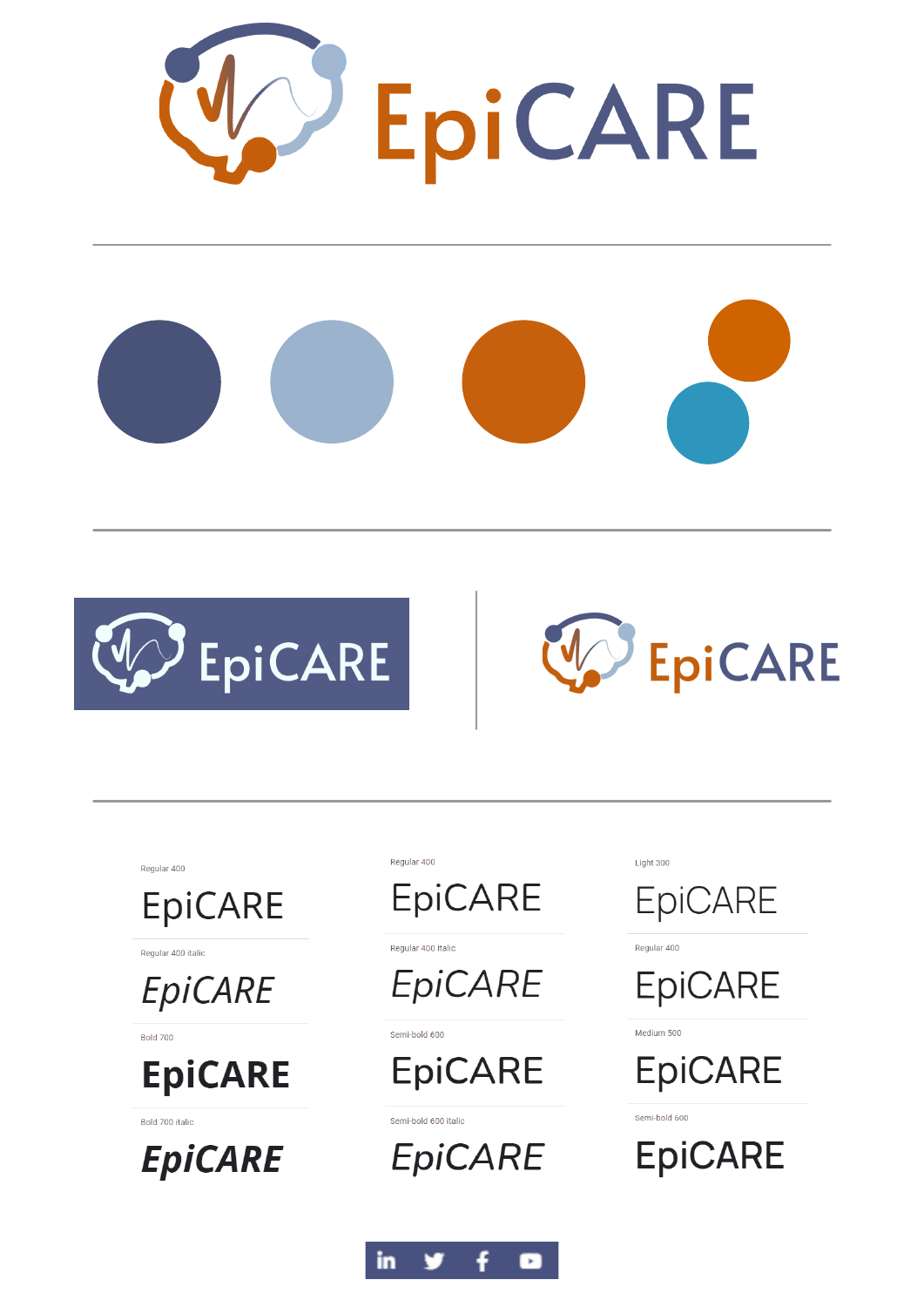

## Graphic identity

## Logos



Provide at least as much clear **space** around the logo as displayed above. This helps our logo appear clearly.

**Colors** should be stricly respected: orange: #C7600D blue: #505984 gray : #A2BAD3



Monochromatic - background color may change. To be used on dark backgrounds exclusively.



This format can be used without the name only when a round image is needed

**This logo represents EpiCARE** and should be used in all communication / presentation. It can be paired with the ERN / co-funded by the EU logo:



Co-funded by the European Union



The logo is not to be altered of deformed in any way. It must appear exactly as shown: the elements, proportions and relationships must not change, and it should not be presented in any orientation other than horizontally. The colors codes showed above must be respected.